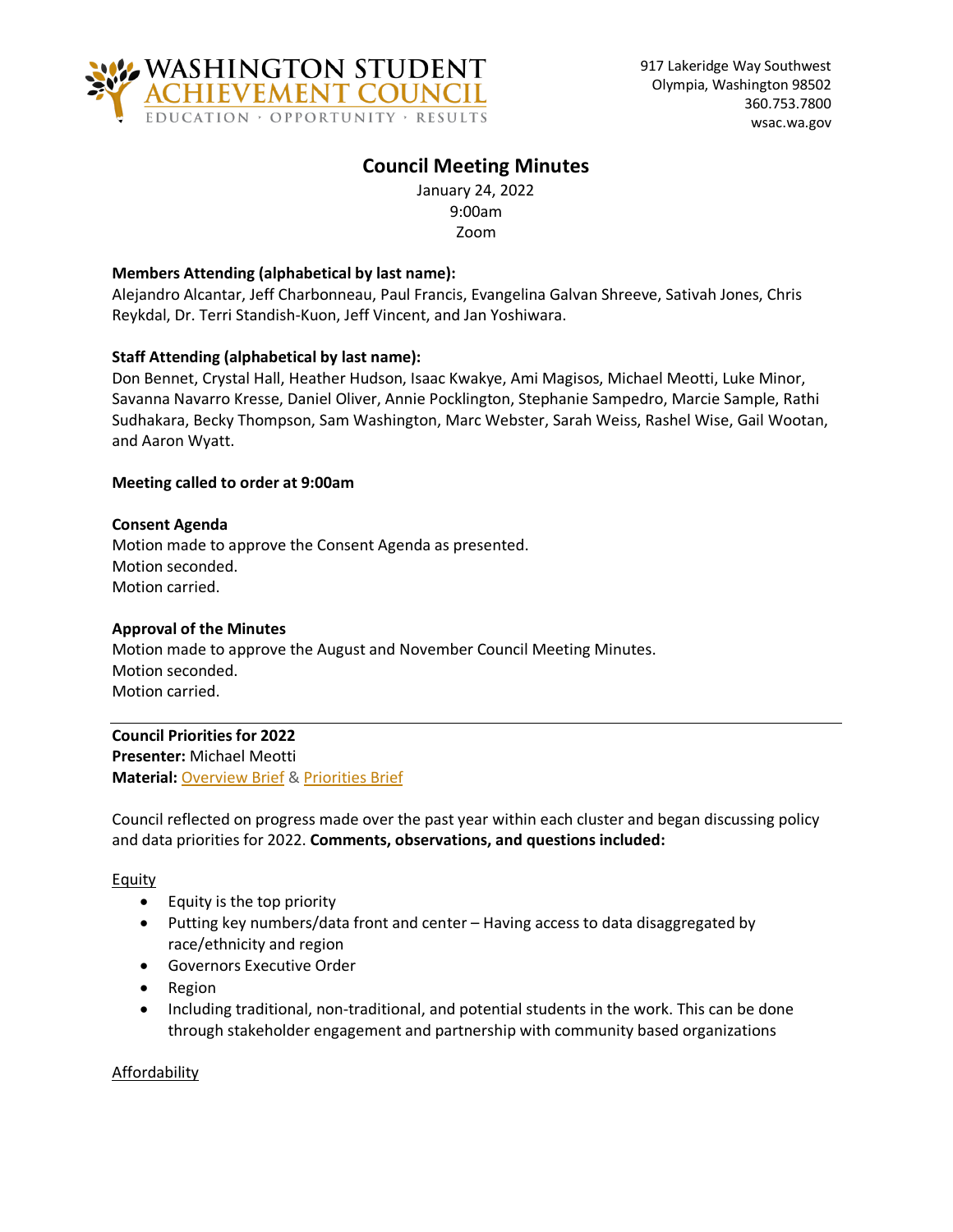- Is it possible for the state to integrate a indicator to determine if affordability to getting better or worse at the state level
- What all is included in affordability. What does affordability mean for traditional and nontraditional students, and students with dependents.
- Much work to do on educating the public on WCG and other available state financial aid programs

#### **Enrollment**

- HS graduation classes are not predicted to grow at all and there is an increased need to focus on non-traditional adult learners to meet our state attainment goals
- There's a need for early partnerships between K12 and enrollment offices at institutions starting in 10<sup>th</sup> grade and earlier to build college knowledge and fortify that pipeline.
- For first generation students there needs to be a family outreach approach during enrollment
- How can the time gained from not manually signing students up for the College Bound Scholarship in K12 be used to begin student/family outreach to fortify a college going culture?
- One thing that would be helpful is not just suggestions and guidance from OSPI about what a HS & Career Center should offer, but something written into RCWs that ensure all school districts are helping with this entire philosophy/process/goal. Most school districts have College and Career Centers, but not all, can or should we be implementing positions like these in middle schools?
- Perhaps seeking funding for a college liaison connected directly to nonprofits and organizations that serve these students. This would allow for greater connection with the community and possibly an increase in FAFSA applications and in turn, college enrollment. Liaisons could work with everyone from DCYF to homeless youth organizations and school districts. This would help the colleges directly access those families and gain partnerships with school districts and community orgs.

### Completion

- The workforce connection
- SHEEO transfer project
- Internships and how they contribute to student success and job placement
- A need for key indicators

### Student Supports

- Taking a closer look at the cost of attendance to include the additional cost student encounter when deciding to go to school or continue to go to school.
- A high need for a basic need navigators at each institution to connect them to all available resources
- How do we connect this to our enrollment and recruitment work.
- One of the challenges on mental health access that was brought by last spring's Basic Needs Task Force is the intersection between campus providers and community providers and capacity challenges. Community providers' limited capacity is as much an issue as that on campuses.

**Conclusion:** The Council was in agreement and in support of the items presented in the *Developing the Council's Agenda for 2022* [\(Priorities Brief\)](https://wsac.wa.gov/sites/default/files/2022-01-24-0121-Priorities-Brief_0.pdf) as presented and discussed.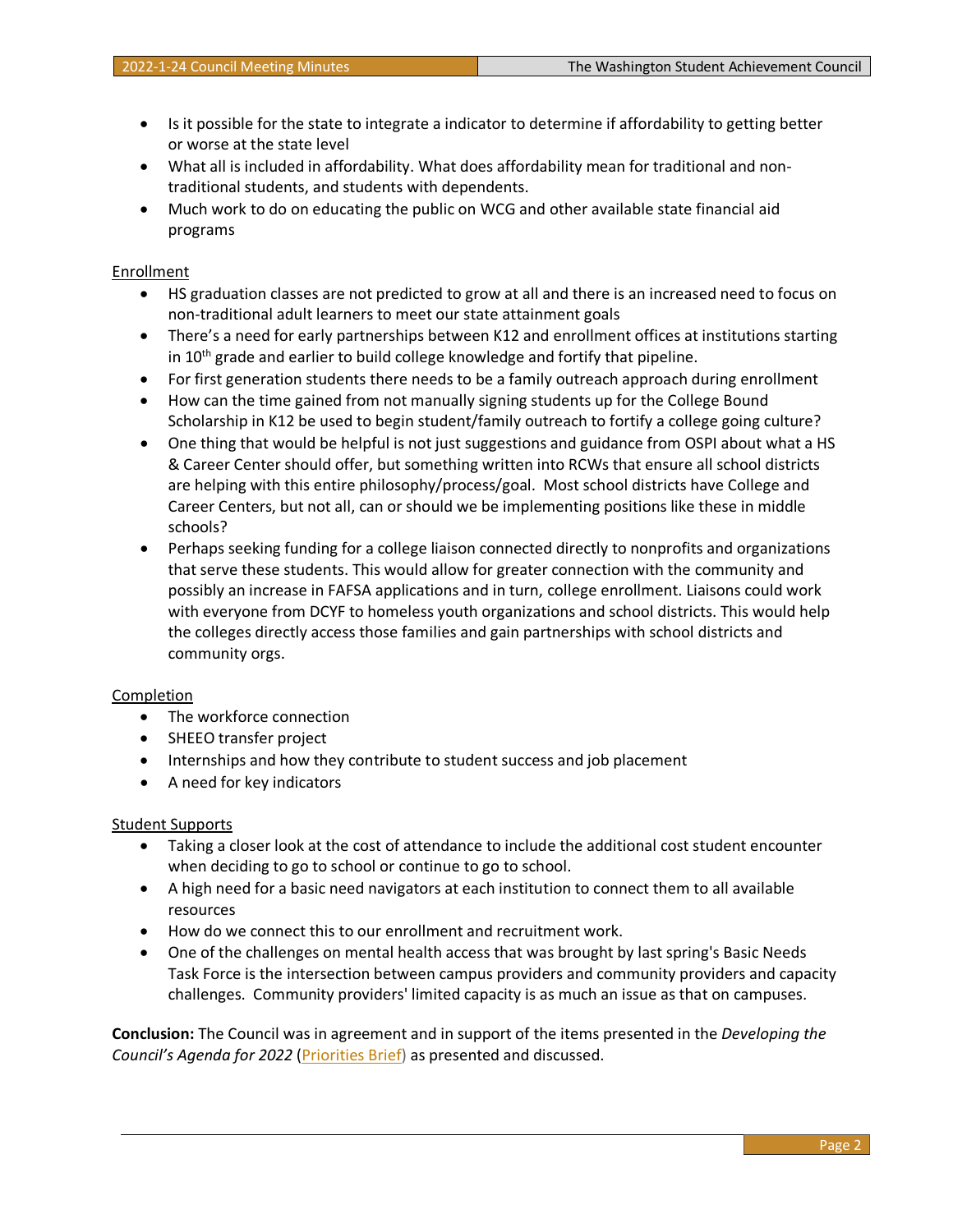**Motion to adopt the items in the** *Developing the Council's Agenda for 2022* **Presented -** Motion made to approve the **items in the** *Developing the Council's Agenda for 2022* **Presented** [\(Priorities Brief\)](https://wsac.wa.gov/sites/default/files/2022-01-24-0121-Priorities-Brief_0.pdf) as presented and discussed. Motion seconded. Motion carried **Clusters: Identifying Key Indicators to Measure Success Presenter:** Michael Meotti

**Material:** [Meeting Calendar](https://wsac.wa.gov/sites/default/files/2022-01-24-0141-Meetings-Calendar.pdf)

Comments, observations, and questions included:

- $\circ$  Contextualizing state data for the local level to make that data useful to the community and those directly serving the community
- o Excitement around the action-oriented design of the *Identifying Key Indicators to Measure Success*
- o Potentially utilizing the indicators set by the WEIOA Board, which have measurable indicators imbedded
- o Who else needs to be included in this conversation?

**College-Going Work in Greater Spokane – Innovia Foundation Presenter:**

**The Council Discussed the following:**

**Budget Recap Presenter:** Michael Meotti **Material:** [Overview Table](https://wsac.wa.gov/sites/default/files/2022-01-24-0341-Budget-Overview-Table.pdf) [& Overview by Sector](https://wsac.wa.gov/sites/default/files/2022-01-24-0342-Budget-Overview-BySector.pdf)

#### **Comments, observations, and questions included: 11:45**

- Still pursuing the data piece that was not included in the governors budget
- Staff/faculty compensation is a high priority for public 4-years
- •

#### **Key considerations for next steps:**

**Conclusion:** The Council was in agreement and in support of the 2022 Council Meetings as presented and discussed.

## **Approval of Policy Proposals**

Motion made to approve the 2022 Council Meetings as presented and discussed. Motion seconded. Motion carried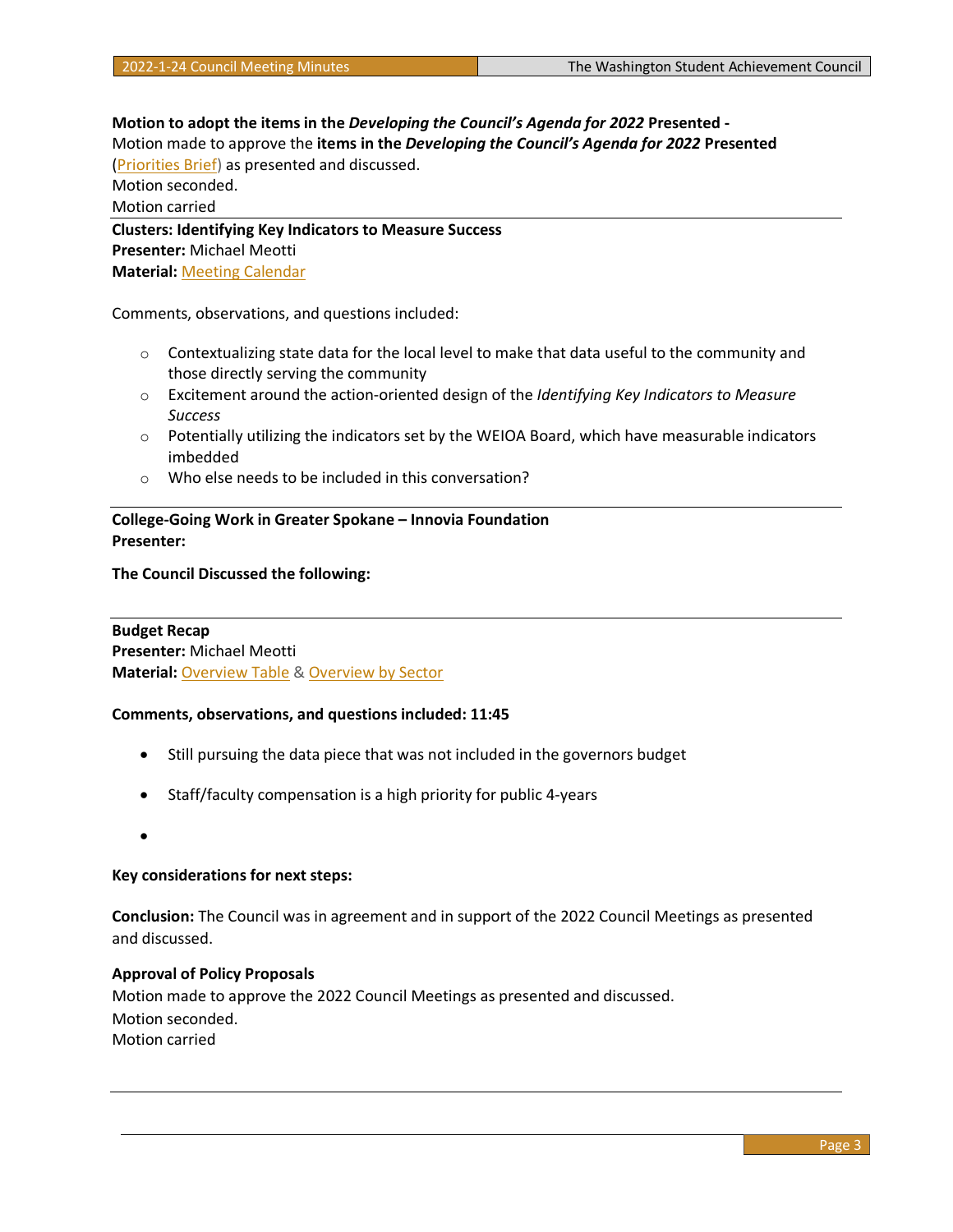**Public Comment**

[See Appendix](#page-4-0)

**Meeting Adjourned:** 11:52am